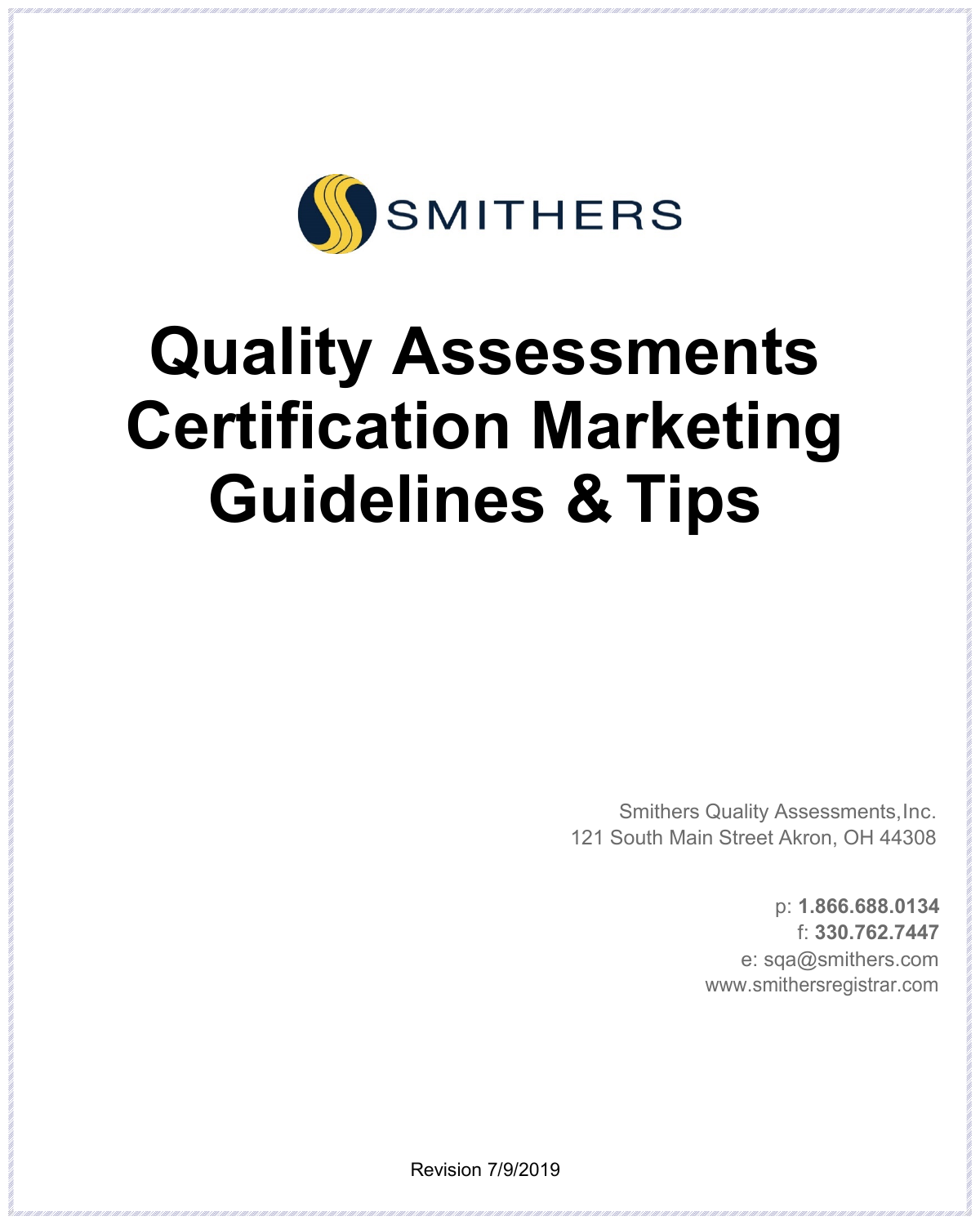#### **Hello!**

#### **Congratulations on achieving your certification/re-certification from Smithers Quality Assessments, Inc.**

Your hard work has paid off, and now it's time to let everyone know about it! Show your customers that you implement a business management system that meets the requirements of internationally accepted standards.

For your convenience, included in each of our electronic certificates is an embedded secure digital signature. This will ensure our certificate can be linked to SQA's website for immediate validation.

There are many ways to publicize your quality certification online. These communication methods may vary based on the online channels available to you. The following e-marketing guidelines are intended to help you make the most of your achievement on your company's various online communication channels:

Website

- Email campaign
- Facebook

• Blog

**Twitter** 

• Linkedln

Along with these guidelines, you should have also received the following electronic items:

- 
- SQA Mark Artwork SQA Certification Badge Artwork

This document also explains the difference between the two types of artwork, rules of use, and examples of using them

If you have *any* questions, or need assistance, please don't hesitate to contact us.

Sincerely,

The Smithers Quality Assessments Team [sqa@smithers.com](mailto:sqa@smithers.com) 866-688-0134

SMITHERS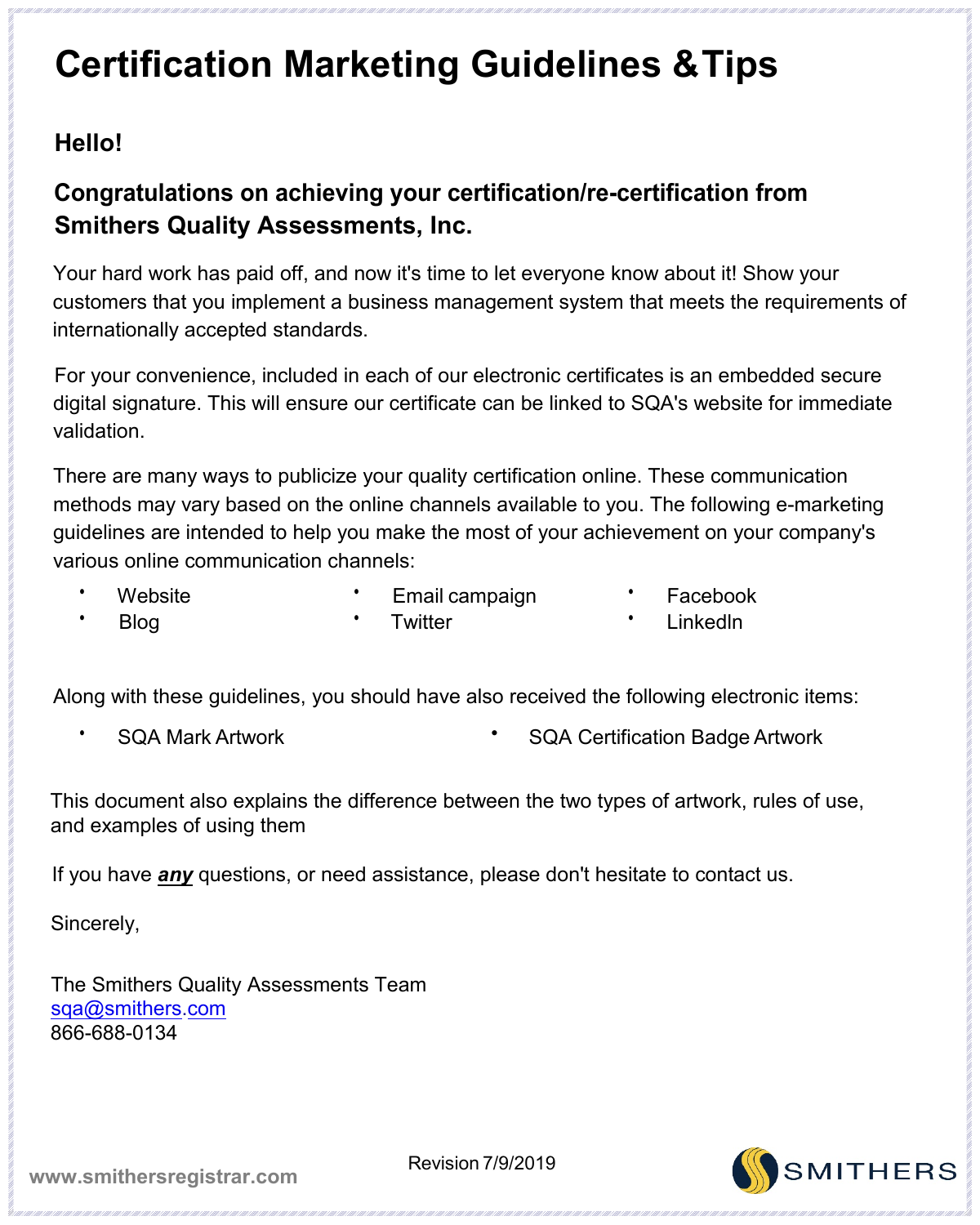#### On Your Website:

- 1. Locate an appropriate section on your website to link to the .pdf of your official Certificate of Approval. Depending on where your website displays quality-related information, this link may be under the About Us section, or Quality, for example. Some companies opt to put a link directly on their home page.
- *2.* You can create a "Quality Certification" text link to the .pdf of your certification. Or you can use the **SQA Certificate Badge** .jpg to link to the .pdf. *(see Pg. 4 for Rules on Using SQA Certificate Badges)*
- 3. Be sure to link to the Smithers Quality Assessments website (www.smithersregistrar.com) so that readers know you have been certified by an accredited, respected quality and environmental management systems certification body.

#### On Your Company Blog:

1. Write a brief Blog entry promoting your certification, and link to the .pdf of your Certificate of Approval. Also, be sure to link to the Smithers Quality Assessments website (www.smithersregistrar.com) so that readers know you have been certified by an accredited, respected quality and environmental management systems certification body.

Here is some sample text to use:

As of (date), (company name) has been certified to the (standard name) standard. We are delighted to serve our customers even better through the well-defined and documented processes this certification requires. While we've always been committed to quality in our products and services, this certification ensures a more productive environment through faster identification and resolution of quality issues, among many other benefits.

We partnered with Smithers Quality Assessments, [www.smithersregistrar.com,](http://www.smithersregistrar.com/) an accredited quality and environmental management systems certification body, to achieve our certification.

2. Publish the Blog Entry

#### Email Campaign:

Publish a special email campaign announcing your certification to customer and prospects. Outline why you went through with the certification process and what it means to them. Include any interesting stories or key learnings. Link to the certificate and to the SQA website.



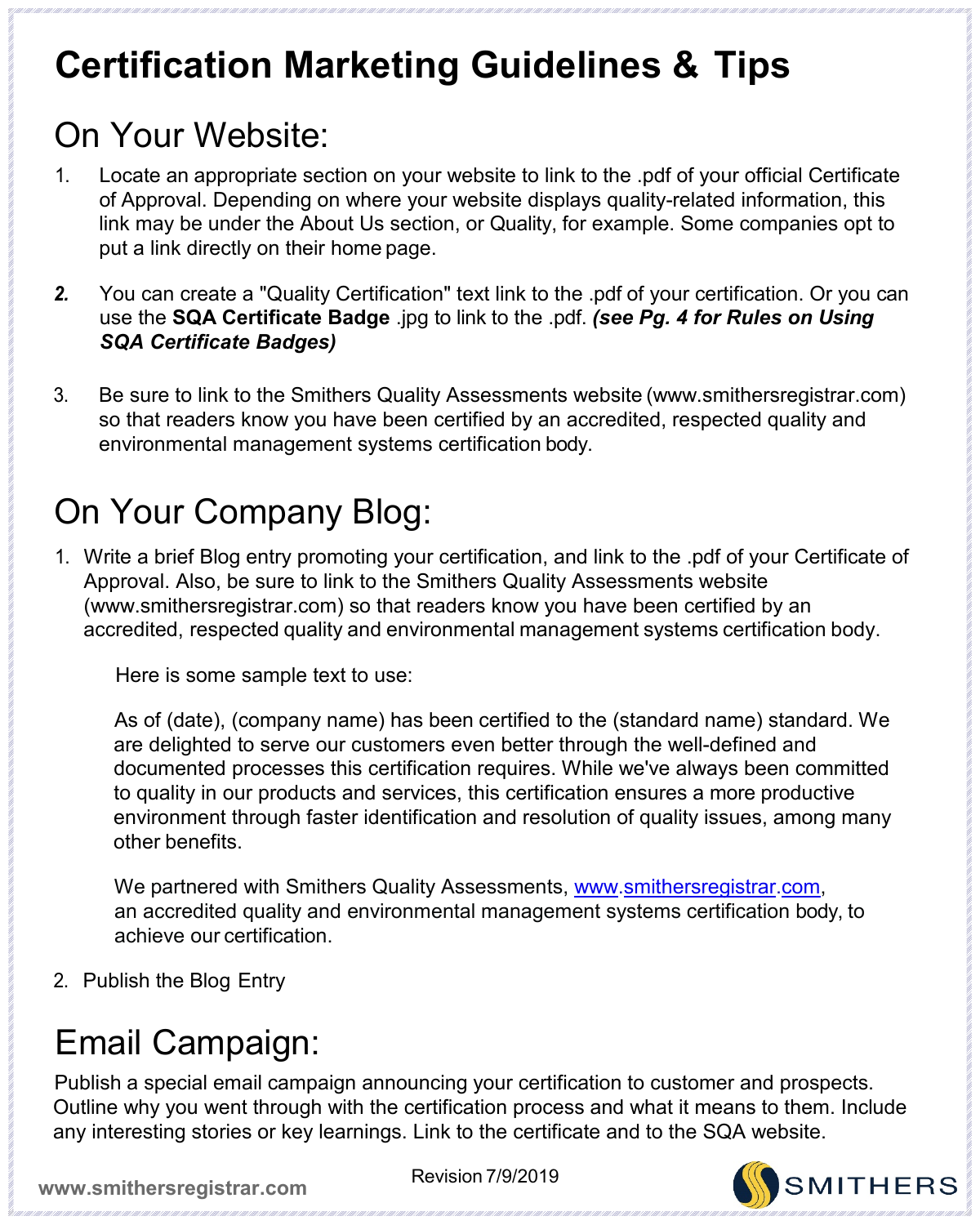#### On Twitter:

1. Write an announcement using 140 characters or less. Use a hashtag (#) before each mention of the quality (no space) standard to categorize those Tweets to show more easily in Twitter Search. Don't put a space between the letters and the number in the standard; otherwise, the Tweet will only be categorized by the prefix. Also, don't forget to mention Smithers in your Tweet by tagging us @SmithersQuality.

Here is some sample text to use:

(ABC Company) certified/re-certified as (#ISO9001)-certified organization. See the official announcement! @SmithersQuality

2. Tweet the announcement

#### On Facebook:

1. Create an announcement on Facebook using a more causal tone. Consider putting a personal voice on the post. Link to the picture of your certificate... or better yet, a photo of your staff holding the new certificate!

Here is some sample text to use:

We're officially (ISO9001)-certified by Smithers Quality Assessments! Check out our certification and visit our website (link to blog announcement or quality webpage) for more information!

2. Post the announcement.

#### On Linkedln:

1. Post an update on your Company page and ask your sales force to post the same message to their profile pages.

Here is some sample text to use:

We are proud to announce that we recently achieved/recertified our (standard) certification! Check out our new/updated certificate on our website (link to certificate or quality webpage)

2. Post the update

**SMITHERS**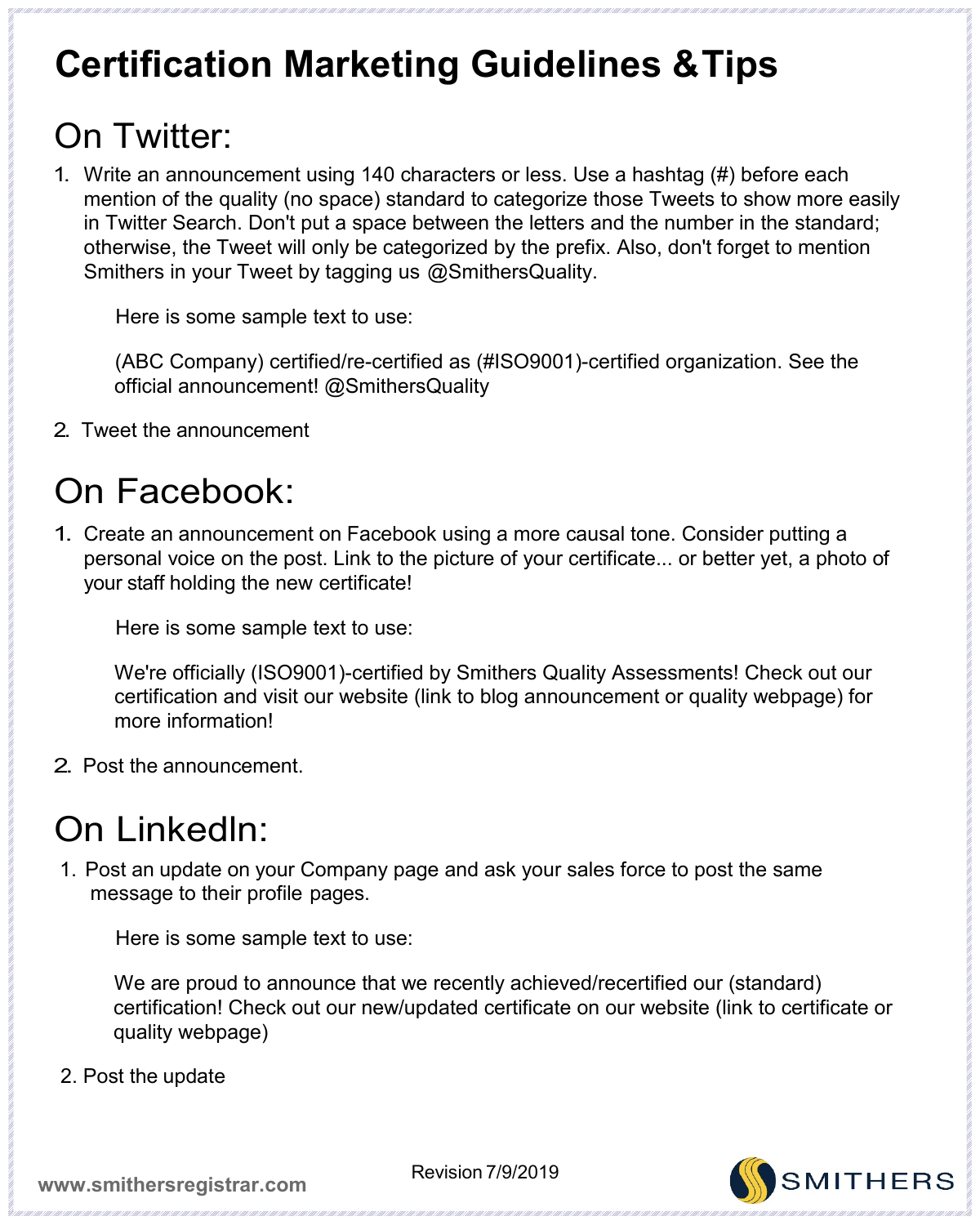# The SQA Mark:

You may recognize the SQA Mark from the lower left-hand section of your certificate. As a registered client with Smithers Quality Assessments, you are authorized to use the SQA Mark as illustrated in figure 1 below. However, your use of the SQA Mark is subject to the following conditions:

- **1.** The SQA Mark must **ALWAYS** be used in conjunction with the client's **name, certificate number,** and the **applicable Management System Standard(s).**
- **2.** The SQA Mark can be used on written material such as correspondence, advertisements, and promotional documents only in reference to the applicable Management System. It must **NOT** be used in any way to infer that **the product or service carries the registration.** The SQA Mark may **NOT** be used on **laboratory tests, calibration reports, inspection reports, or certificates (such as CoC or CoA).** The registered client shall inform SQA of **each separate use** of the SQA Mark and provide **documented illustrations of each such use.**
- 3. The client must discontinue the use of the SQA Mark if, in the opinion of SQA, any registration documentation, use of the SQA Mark or reports (or any thereof) is misleading or improper.
- 4. When the Registration is terminated, for whatever the reason, the client shall **immediately discontinue** use of the SQA Mark.
- 5. If surveillance audits discover items of nonconformity in the Management System that are not corrected as agreed to by the registered client, registration of the client's system and the client's use of the SQA Mark be temporarily suspended until such time that the identified nonconformities are corrected or permanently revoked.
- 6. The client must **develop and maintain a written procedure which describes the internal and external controls and conditions for use of the SQA Mark,**  including a procedure to discontinue use if so directed by SQA. The client must provide a copy to SQA.
- 7. Should the client want to use the SQA Mark in any fashion not consistent with items 1 to 6, they must request and receive permission, in writing, from the SQA Director of Operations.

You can also find these rules in section XIV of your agreement for services with SQA.



 **ABC Company ISO 9001:2015 w/o Design Cert # 12.345.678**

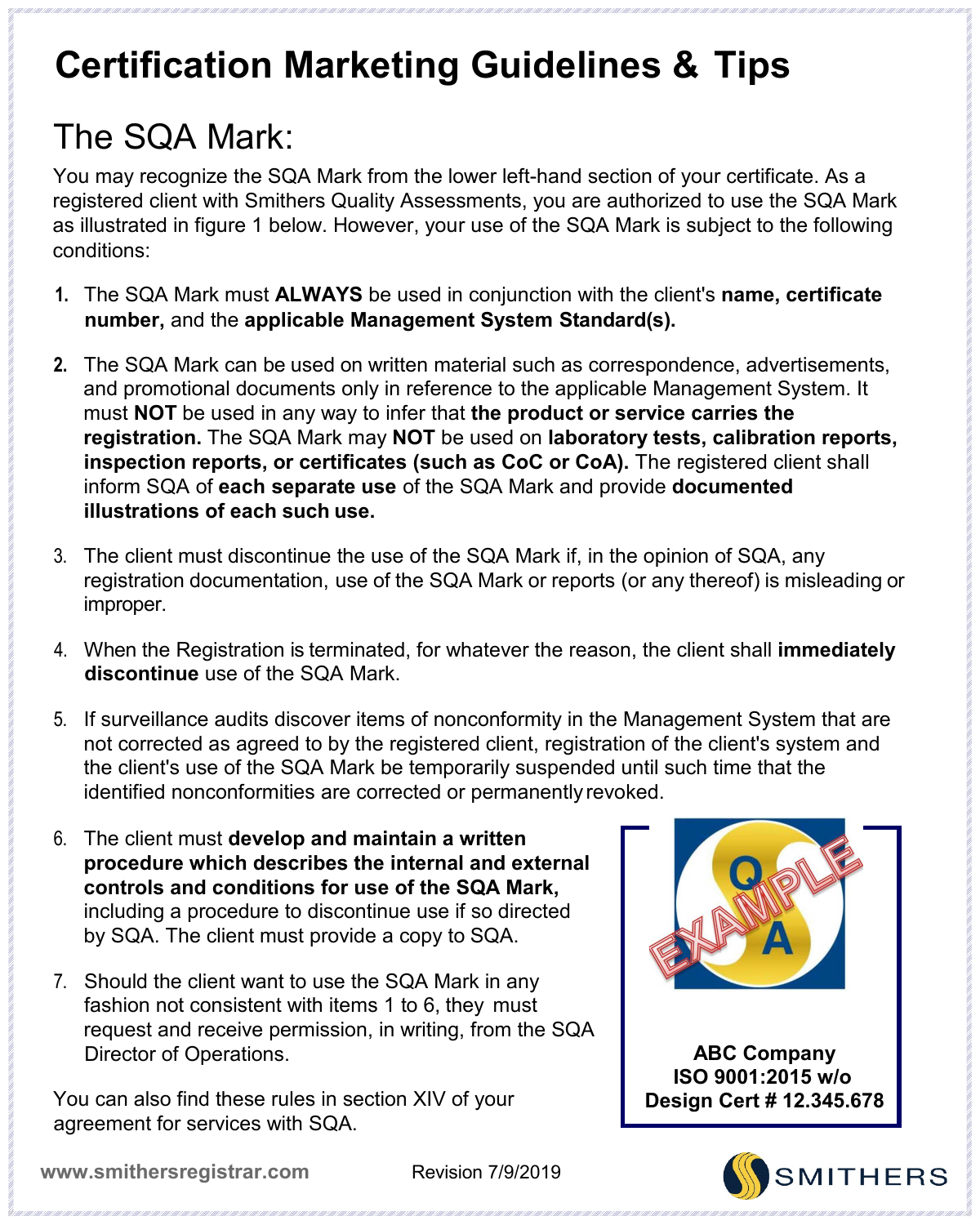## Certification Badge(s):

Smithers Quality Assessments designed new Certification Badges for registered clients at the start of 2014. A separate Certification Badge has been created for each international standard that SQA is accredited to grant certification. Examples can be seen in figure 2 and figure 3. Unlike the SQA Mark, you do not require a written procedure to use the Certification Badge(s).

1. The registered client may only use the Certification Badge(s) that show the standard(s) to which the client is certified.



Figure 2



Figure 3

- 2. The registered client may NOT use the Certification Badge(s) in any way that may convey that their products are certified to the standard. Remember: it is your Quality Management System that is certified - not your products!
	- a. Don't display the Certification Badge(s) on products, product labels, or product packaging, or in any way that may be interpreted as denoting product conformity.
	- b. Don't give the impression in any context that your certification(s) is/are product certification(s) of product guarantees.
- 3. The Certification Badge(s) may not be used on laboratory tests, calibration or inspection reports.
- 4. When using the Certification Badge(s) on your website, be sure to link the picture to the electronic/pdf version of your certification so that your visitors can view your certificate.
- 5. The Certification Badge(s) may be on written material such as correspondence, advertisements, and promotional documents only in reference to the applicable Management System. For example, use it on business cards, trade show booth displays, banners, signs, and brochures (as long as it does not give the impression of product certification.
- 6. If certification is terminated, the client must immediately remove the Certification Badge from all online and print material.

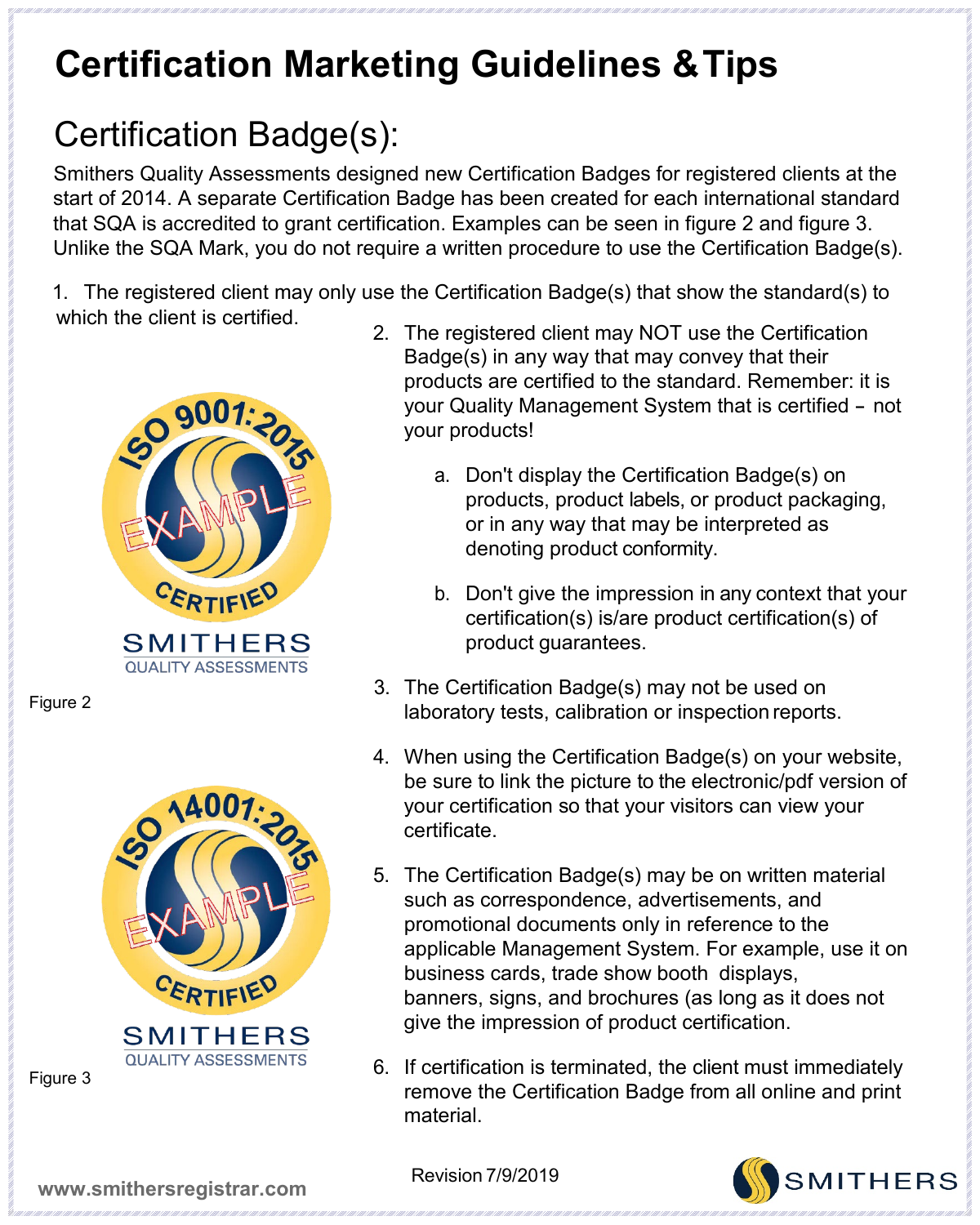#### Rules on the Use of Certification Statements:

SQA can allow clients to add verbiage to their packaging or in accompanying information that indicates that the certified client has a certified management system. Your use of this verbiage is subject to the following conditions:

- 1. Product packaging is considered as that which can be removed without the product disintegrating or being damaged.
- 2. Accompanying information is considered as separately available or easily detachable. While this may include laboratory tests, calibration reports, inspection reports, or certificates, as stated prior, the SQA Mark may **NOT** be used on such documents and must **NOT** be used in any way to infer that the product or service carries the certification.
- 3. Type labels or identification plates are considered as part of theproduct and may **NOT** include any certification statements.
- 4. The statement shall in no way imply that the product, process or service is certified.
- 5. The only statement approved for use without SQA management approval is *"CLIENT NAME <select:* Quality/Environmental/Occupational Health and Safety> Management System is certified to *STANDARD* by Smithers Quality Assessments".
- 6. Additional Statements *must* be approved by SQA Management and must contain the brand/name of certified client, type of management system (quality/environmental/safety), the standard, and SQA's name.

*ABC's Quality Management System is certified to ISO 9001 by Smithers Quality Assessments*

*ABC's Occupational Health and Safety Management System is certified to ISO 45001 by Smithers Quality Assessments*

*ABC's Environmental Management System is certified to ISO 14001 by Smithers Quality Assessments*

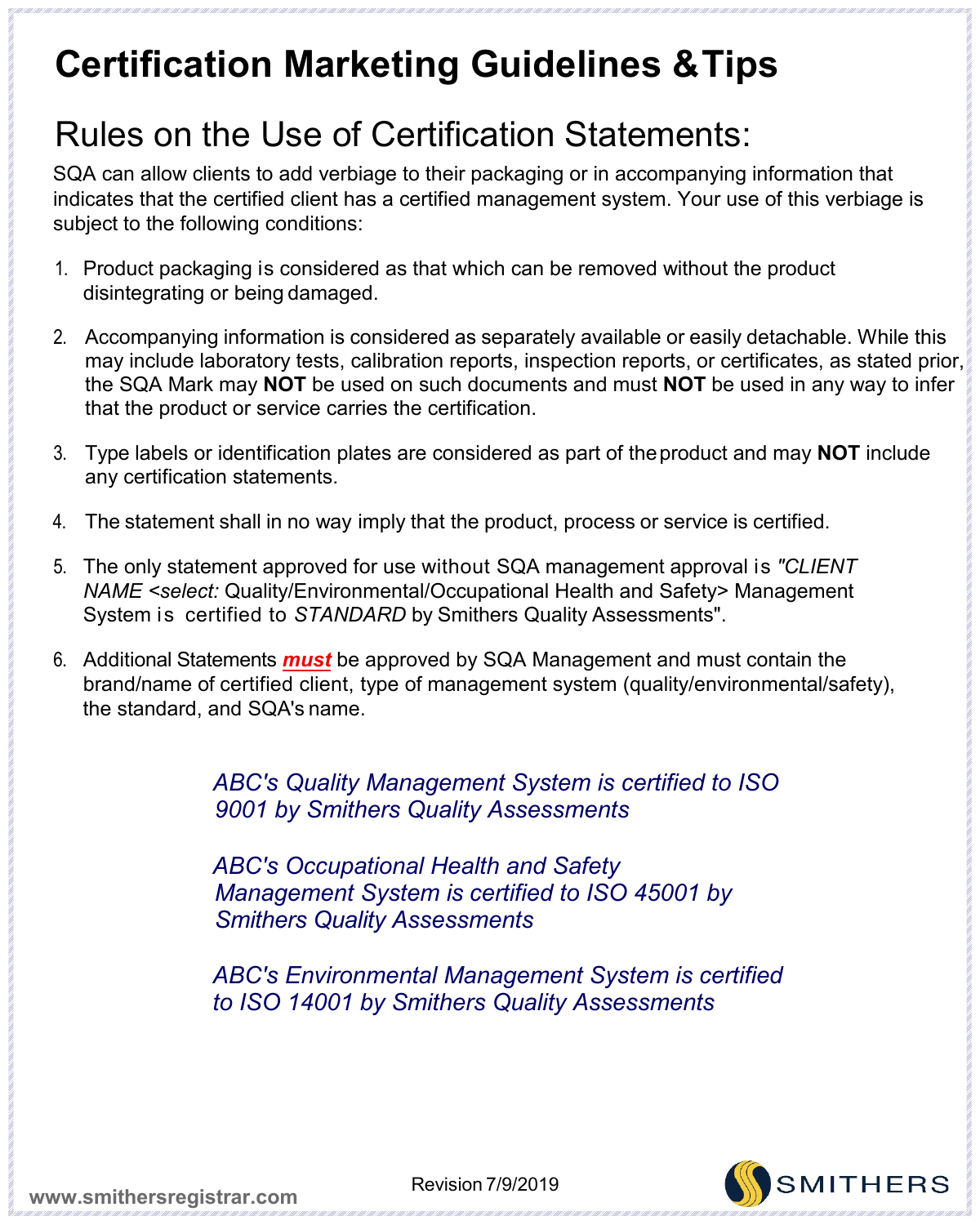## Some More Tips…

The following tips come from ISO (International Organization for Standardization) and the SQA Marketing staff.

1. Never use ISO's logo as it is a registered trademark. Do not adapt or modify it for your use in any way.



- 1. Use the full designation of your certification. For example, if your organization is certified to ISO 9001 :2015, don't use just "ISO 9001".
- 2. Do not say that your organization is "accredited" to the standard. Accreditationrefers to the formal recognition by an accreditation body (like ANAB) that a certification body (like SQA) is competent to carry out third party audits and grantcertification.
- 3. Except as part of the entire SQA "Certificate of Approval," the mark of the SQA accreditation body (ANAB) *may not be used unless written permission is obtained directly from SQA.* Should SQA grant permission to use the ANAB mark, such use must always be in conjunction.



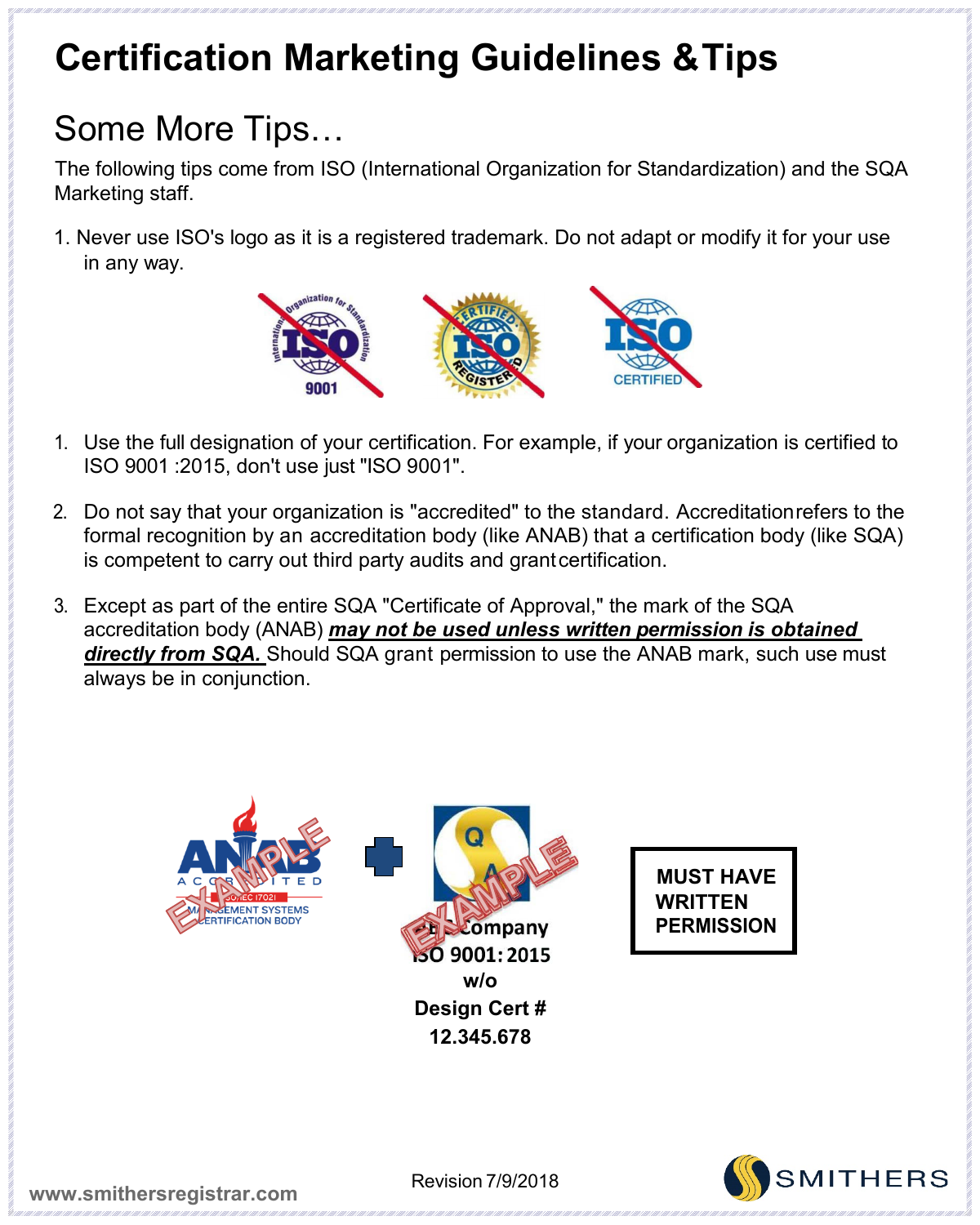#### Conditions for Use of the ANAB Name and Accreditation Symbol (Annex 2.)

A2.1. Organizations certified by an ANAB-accredited management systems certification body shall use the ANAB accreditation symbol only in conjunction with the accredited certification body's symbol on the organization's stationery and literature and in its advertising, subject to the conditions in this annex and the certification body's conditions for use of its symbol.

A2.2. An organization certified by ANAB-accredited management systems certification bodies shall use only approved accreditation symbols provided by its ANAB-accredited certification body.

A2.3. The ANAB accreditation symbol shall be reproduced on a background that will not impede readability:

- a. In black or in blue (PMS 286 or equivalent) and red (PMS 485 or equivalent) on a white or light-colored background;
- b. In a size that makes all features of the symbol clearly distinguishable; and
- c. Without distortion of its dimensions.

A2.4. The certified organization may not place the ANAB accreditation symbol in isolation from the certification body's symbol, and the size of the ANAB symbol must not exceed the size of the certification body's symbol.

A2.5. ANAB's accreditation symbol shall not be used on a product or in such a way as to suggest that the certification body and/or ANAB have certified or approved any product, process, or service of a certified organization, or in any other misleading manner.

A2.5.1. If packaging, etc., used for transportation includes the approved accreditation and certification symbols, a clear statement must be included to the effect that the product contained therein was manufactured in a facility with [specify] management systems certified as being in conformity with [specific standard].

A.2.6. Upon withdrawal of the ANAB-accredited certification or the certification body's ANAB accreditation, the organization shall immediately discontinue use of ANAB's accreditation symbol, ANAB's name, and claims of accredited certification in any medium, including letterhead, electronic media, etc., and return or destroy any ANAB-accredited certification documents as required by the certification body or ANAB.

A.2.6.1. If an organization continues to use the ANAB accreditation symbol or reference to ANAB, ANAB will publish a notice on its website indicating that the organization is making a false claim of ANAB-accredited certification, and ANAB may take legal action.